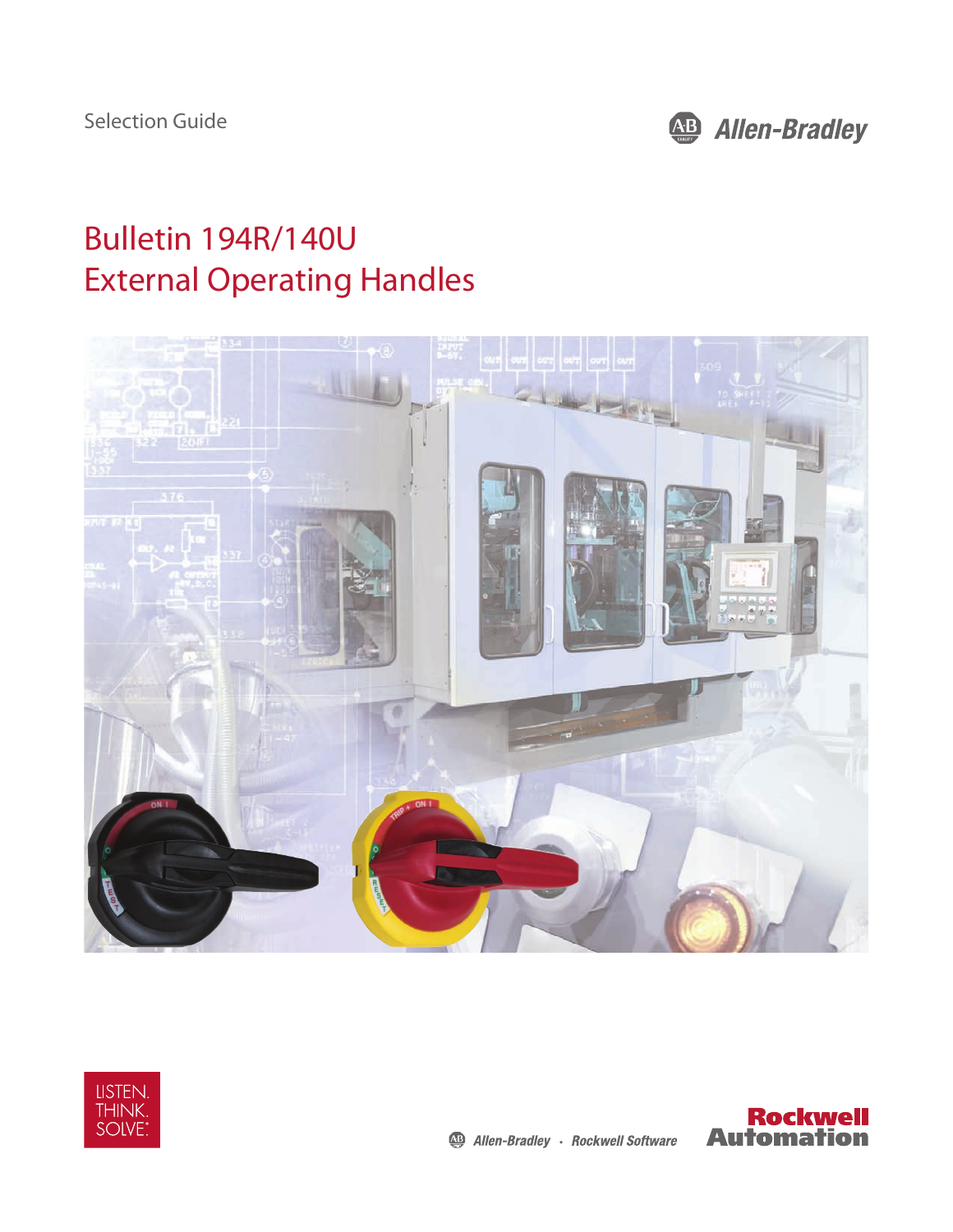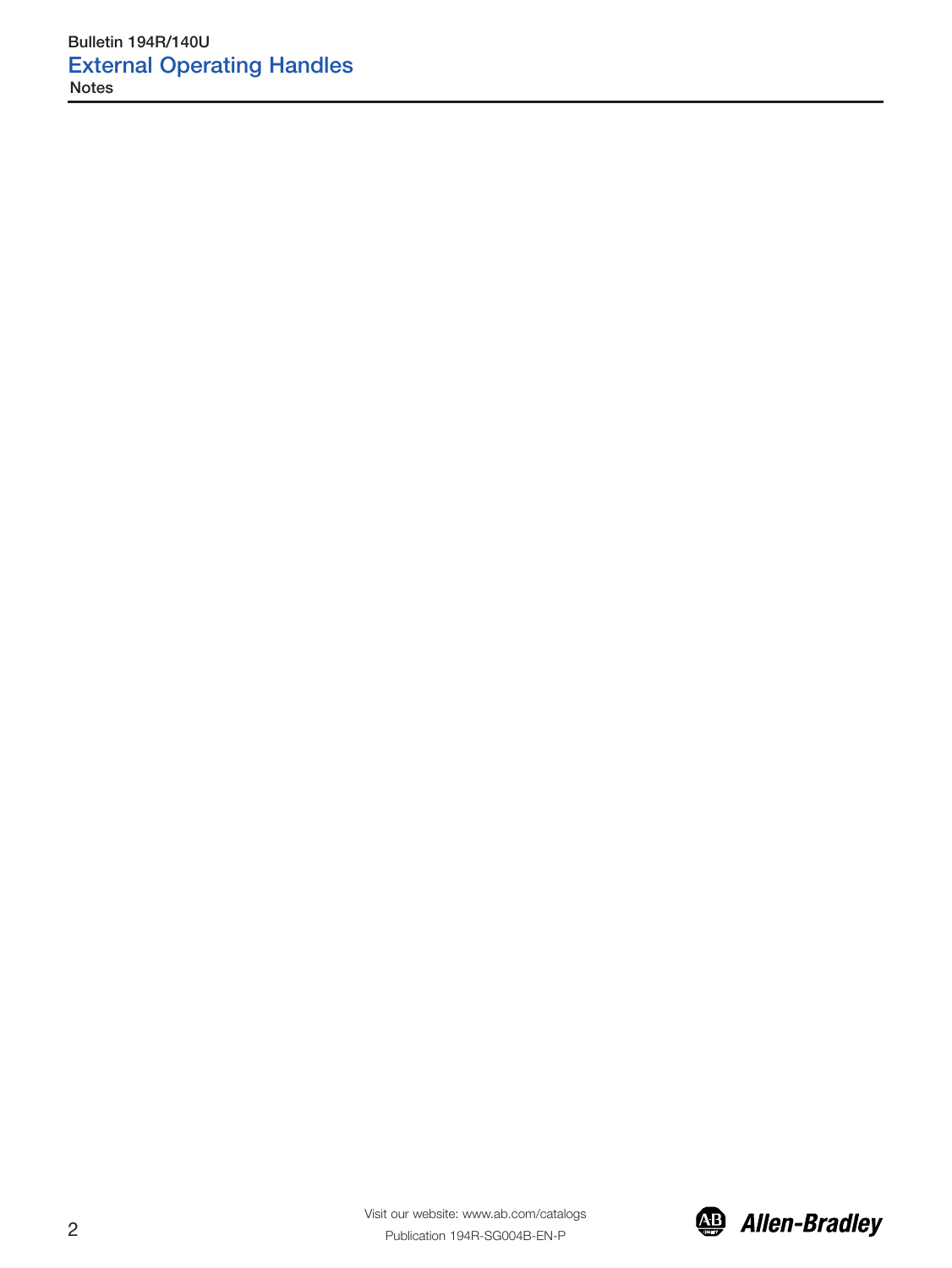| <b>Bulletin 194R/140U Next Generation Disconnect Handles</b>                                                                                                                                                                                                                                                                                                                                                                                                                                                                                                                                                                                                                                                                                                                                                                                                                                                                                  | <b>Table of Contents</b>                                                                                                                                                                                                                                                                                     |
|-----------------------------------------------------------------------------------------------------------------------------------------------------------------------------------------------------------------------------------------------------------------------------------------------------------------------------------------------------------------------------------------------------------------------------------------------------------------------------------------------------------------------------------------------------------------------------------------------------------------------------------------------------------------------------------------------------------------------------------------------------------------------------------------------------------------------------------------------------------------------------------------------------------------------------------------------|--------------------------------------------------------------------------------------------------------------------------------------------------------------------------------------------------------------------------------------------------------------------------------------------------------------|
| • Available in matte black for ON-OFF switching and red/yellow for<br>Emergency OFF requirements<br>• One-hand operation to open the door<br>• Operating handle environmental ratings:<br>- Type 3R, 3, 12, 4, 4X<br>• Handle with or without test mode; Trip indication on Bul 140U handle<br>• Padlockable handle for up to three padlocks<br>• Defeater mechanism<br>• NFPA 79 internal operating handle with shaft (option)<br>• Option for either vertical or 45° mount holes<br>Bulletin 194R/140U Next Generation Disconnect Handles have been<br>redesigned with a unique form and contemporary styling to improve<br>both comfort and performance in the field. These handles are designed<br>to be used with Bulletin 194R fused and non-fused disconnect<br>switches up to 60 A, Bulletin 140U/UE Molded Case Circuit Breakers,<br>Bulletin 140M Motor Protection Circuit Breakers, and Bulletin 140M<br>Motor Circuit Protectors. | Product Selection  this page<br>Specifications 4<br>Approximate<br><b>Standards Compliance</b><br>IEC/EN 60947-3<br><b>UL 98</b><br><b>UL 489</b><br><b>UL 508</b><br>CSA, C22.2 Nos. 4, 5, 14<br><b>VDE 0660</b><br><b>Certifications</b><br><b>CE Marked</b><br>cULus Recognized (File No.<br>E3125 Vol 2) |

## Product Selection Operating Handles (Accepts 3 Padlocks)

|  | Description                                              | <b>Shaft Type</b>                  | For Use With                                                                                                                                            | Color        | <b>Environmental Rating</b> | Cat. No.        |
|--|----------------------------------------------------------|------------------------------------|---------------------------------------------------------------------------------------------------------------------------------------------------------|--------------|-----------------------------|-----------------|
|  | Padlockable handle,<br>standard                          | 194R-S, 194R-N<br>operating shafts |                                                                                                                                                         | <b>Black</b> | Type 3R, 3, 12, 4, 4X       | 194R-PB         |
|  |                                                          |                                    | Bul. 194R disconnect<br>switches up to 60 A                                                                                                             | Red/Yellow   | Type 3R, 3, 12, 4, 4X       | 194R-PY         |
|  | Padlockable handle, test<br>mode                         |                                    |                                                                                                                                                         | <b>Black</b> | Type 3R, 3, 12, 4, 4X       | <b>194R-PBT</b> |
|  |                                                          |                                    |                                                                                                                                                         | Red/Yellow   | Type 3R, 3, 12, 4, 4X       | <b>194R-PYT</b> |
|  | Padlockable handle,<br>standard, with trip<br>indication |                                    | Bul. 140U/UE Molded<br>Case Circuit Breakers.<br>140M Motor Protection<br>Circuit Brealers & Motor<br>Circuit Protectors; 100,<br>125, and 250A devices | <b>Black</b> | Type 3R, 3, 12, 4, 4X       | 140U-PB         |
|  |                                                          |                                    |                                                                                                                                                         | Red/Yellow   | Type 3R, 3, 12, 4, 4X       | 140U-PY         |

# OSHA Lockout/Tag Out Compliance (LOTO)

OSHA CFR36 Section 1910 mandates that disconnects be able to be locked out while in the OFF position during servicing. All Bulletin 194R/140U handles comply with this important safety requirement.



*(Please see NFPA Article 430 for disconnect requirements of motor applications)*

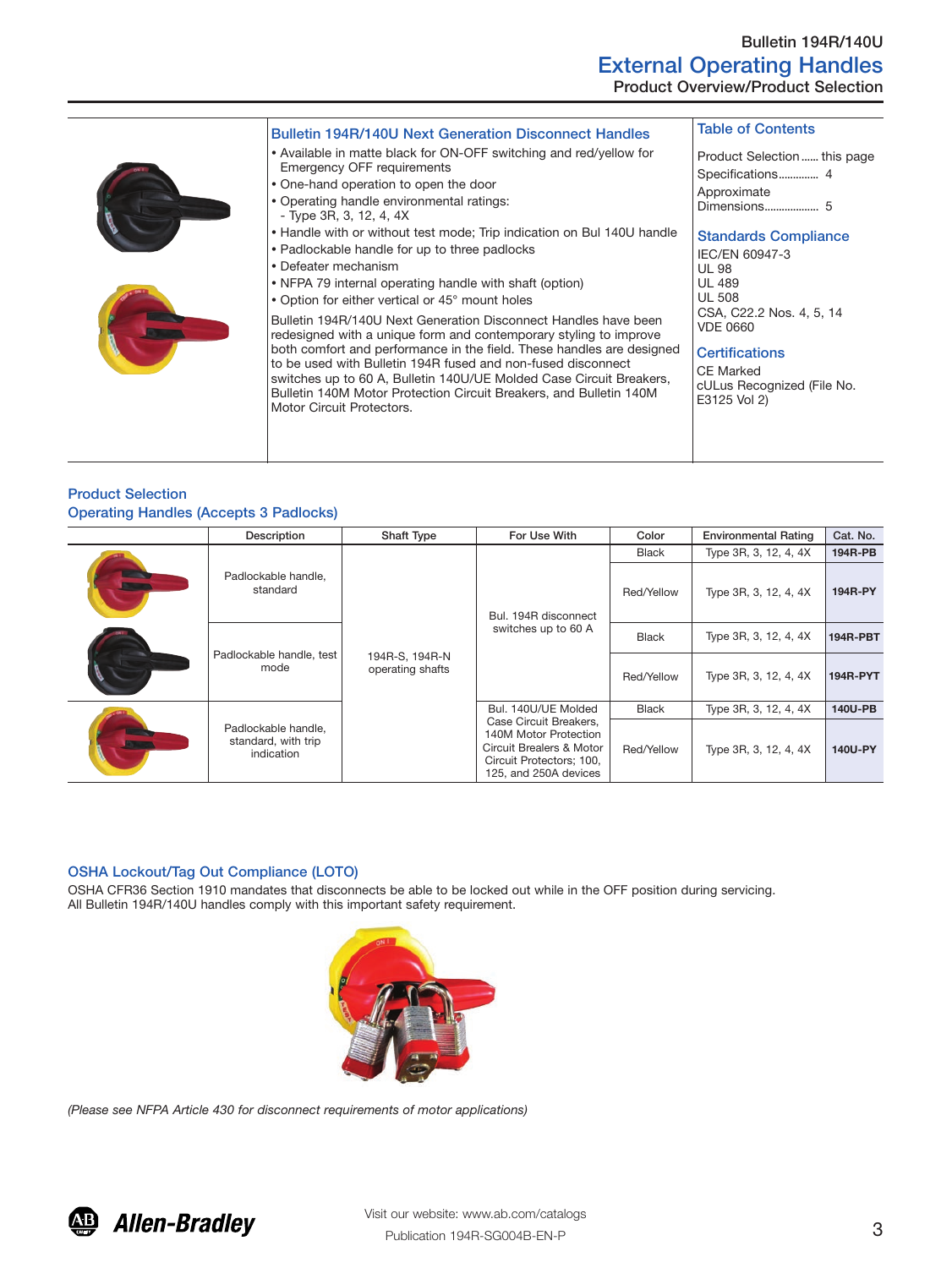## Operating Shafts

| Description                                     | For Use With                | <b>Operating Shaft</b><br>Length | Cat. No. |
|-------------------------------------------------|-----------------------------|----------------------------------|----------|
|                                                 |                             | 12 in. (30.48 cm)                | 194R-S1  |
| <b>Extension shaft</b>                          | 140U-P*, 194R-P*, and 194R- | 21 in. (53.34 cm)                | 194R-S2  |
| NFPA 79 internal operating<br>handle with shaft | P*T handles                 | 12 in. (30.48 cm)                | 194R-N1  |
|                                                 |                             | 21 in. (53.34 cm)                | 194R-N2  |

## Bulletin 140U

To order the components for a handle kit, select the rated current of the protective device and then one of each of the following: rotary operator, handle, and shaft.

| Rotary<br><b>Bulletin</b><br>Operator<br>140U/UE/M |            | Handle                  |                   | <b>Operating Shafts</b> |          |  |
|----------------------------------------------------|------------|-------------------------|-------------------|-------------------------|----------|--|
| <b>Frame Size</b>                                  | Cat. No.   | Color                   | Cat. No.          | Length                  | Cat. No. |  |
| G<br><b>140U-G-RMX</b>                             |            | <b>Black</b><br>140U-PB |                   | 12 in. (30.48 cm)       | 194R-S1  |  |
|                                                    |            |                         | 21 in. (53.34 cm) | 194R-S2                 |          |  |
|                                                    |            | Red/Yellow              |                   | 12 in. (30.48 cm)       | 194R-S1  |  |
|                                                    |            | 140U-PY                 | 21 in. (53.34 cm) | 194R-S2                 |          |  |
| H<br><b>140U-H-RMX</b>                             |            | <b>Black</b>            | 140U-PB           | 12 in. (30.48 cm)       | 194R-S1  |  |
|                                                    |            |                         |                   | 21 in. (53.34 cm)       | 194R-S2  |  |
|                                                    |            | Red/Yellow              | 140U-PY           | 12 in. (30.48 cm)       | 194R-S1  |  |
|                                                    |            |                         |                   | 21 in. (53.34 cm)       | 194R-S2  |  |
| J                                                  | 140U-J-RMX | <b>Black</b>            | 140U-PB           | 12 in. (30.48 cm)       | 194R-S1  |  |
|                                                    |            |                         |                   | 21 in. (53.34 cm)       | 194R-S2  |  |
|                                                    |            | Red/Yellow              | 140U-PY           | 12 in. (30.48 cm)       | 194R-S1  |  |
|                                                    |            |                         |                   | 21 in. (53.34 cm)       | 194R-S2  |  |

§ If NFPA 79 operator is required, replace Cat. No. 194R-S1 with Cat. No. **194R-N1** or Cat. No. 194R-S2 with Cat. No. **194R-N2**.

### **Specifications**

| <b>Specifications</b>                            |                                                                                     |  |  |  |
|--------------------------------------------------|-------------------------------------------------------------------------------------|--|--|--|
| <b>Standards Compliance</b>                      | IEC/EN 60947-3; UL 98; UL 489; UL 508; CSA, C22.2 Nos. 4, 5, 14;<br><b>VDE 0660</b> |  |  |  |
| Certifications                                   | CE Marked, cULus Recognized (File No. E3125 Vol 2)                                  |  |  |  |
| <b>Environmental Ratings</b>                     | Type 3R, 3, 12, 4, 4X                                                               |  |  |  |
| <b>Shaft Diameter</b><br>6 mm $(1/4$ in.) square |                                                                                     |  |  |  |
| Screwdriver                                      | 6 mm (1/4 in.) flathead; T-20                                                       |  |  |  |
| Recommended torque                               | 2.8 Nom (25 lboin.)                                                                 |  |  |  |

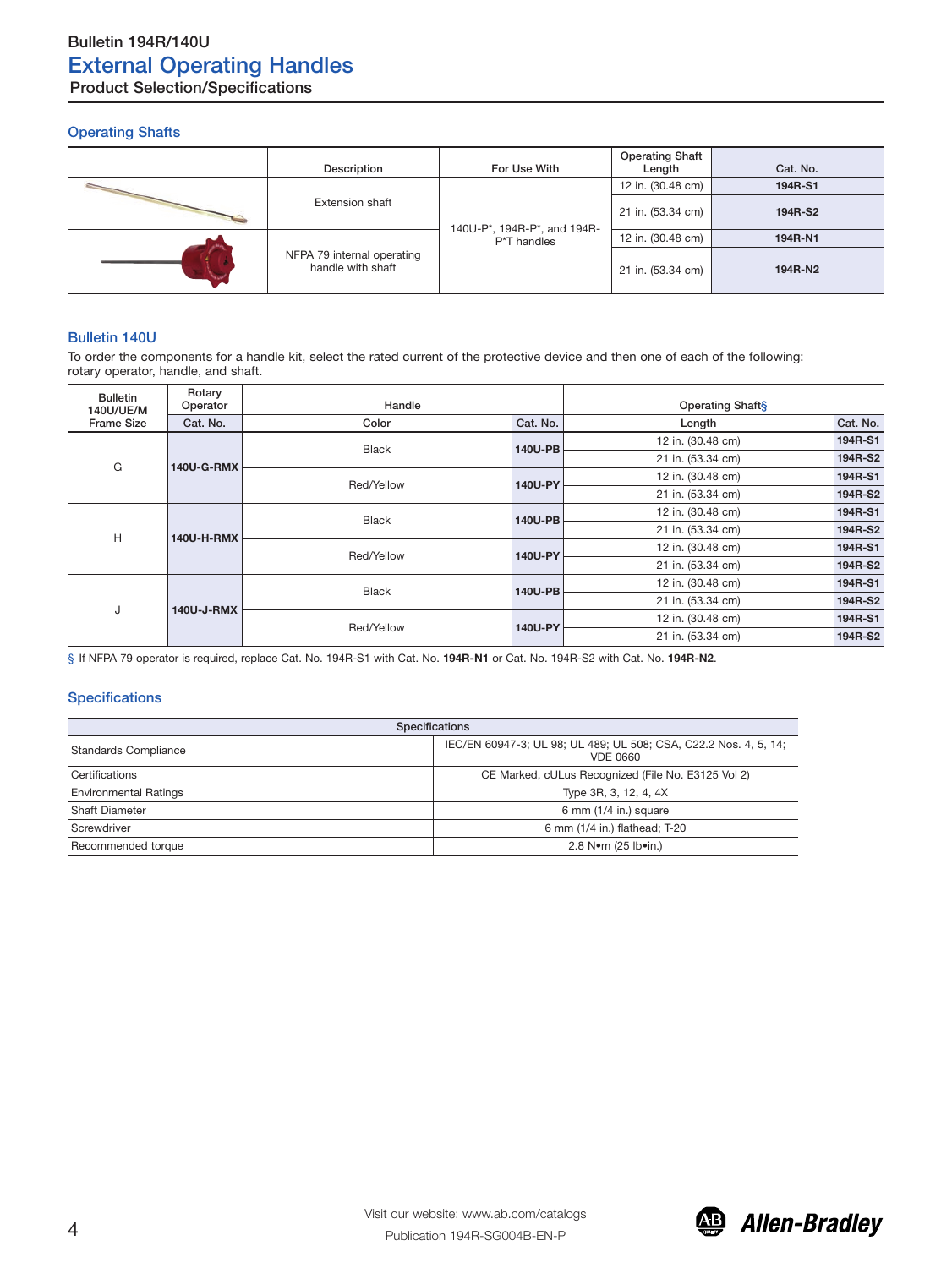## Approximate Dimensions

Dimensions in millimeters (inches). Dimensions are not intended to be used for manufacturing purposes. Operating Handles